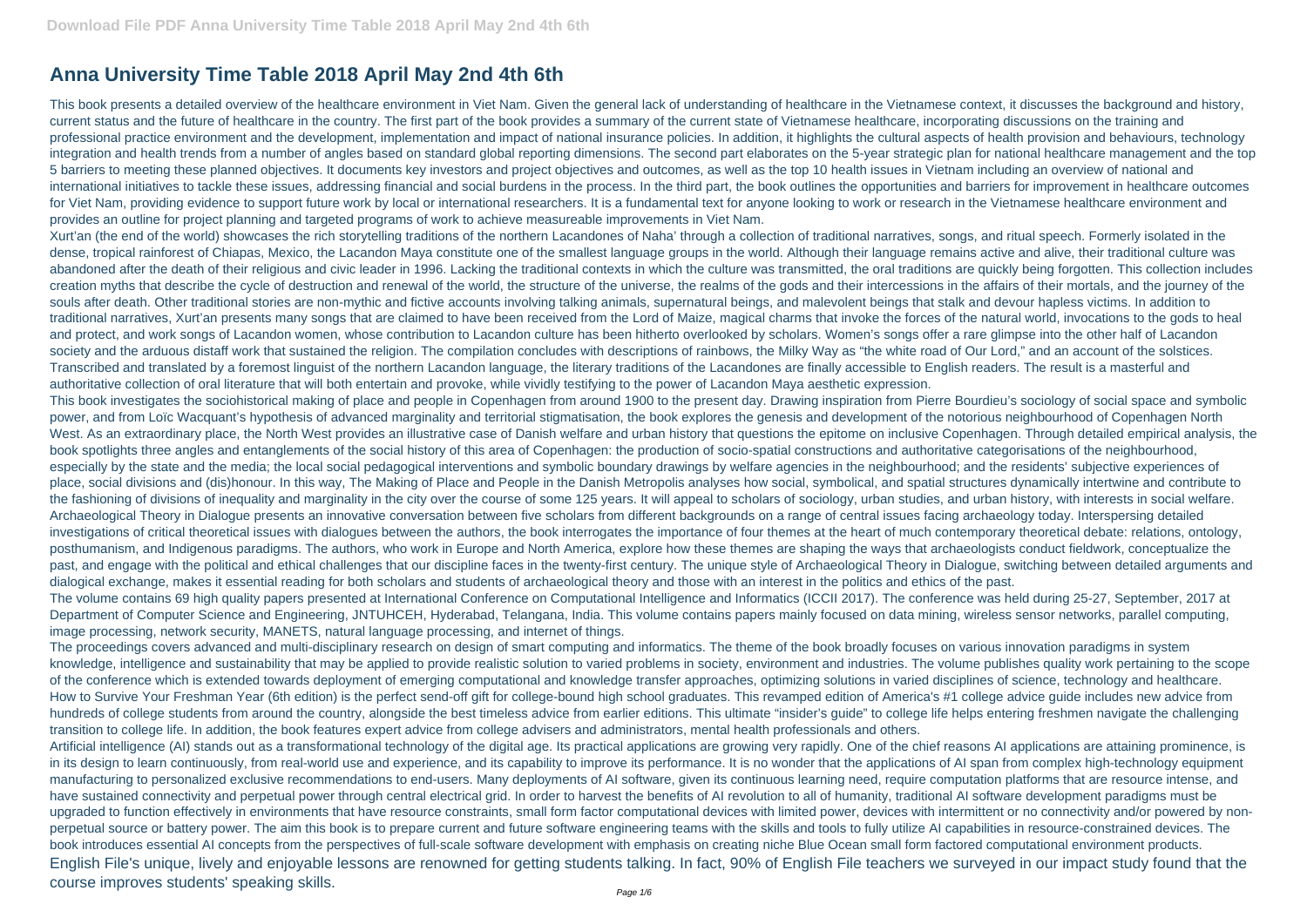## **Download File PDF Anna University Time Table 2018 April May 2nd 4th 6th**

Writing Feature Articles presents clear and engaging advice for students and young professionals on working as a freelance feature writer. This fifth edition not only covers producing content for print, but also for digital platforms and online. Mary Hogarth offers comprehensive guidance on every aspect of feature writing, from having the initial idea and conducting market and subject research, to choosing the right target audience and publishing platform and successfully pitching the article. In addition, the book instructs students on developing their own journalistic style and effectively structuring their feature. Each chapter then concludes with an action plan to help students put what they have read into practice. Topics include: Life as a freelance Building a professional profile Telling a story with images Developing a specialism Interviewing skills Profile and interview articles Working in publicity and advertising A career in magazines and newspapers Getting published overseas Understanding issues in media law and regulation The book also provides an extensive range of interviews with successful media professionals, including a newspaper editor, a money, health and lifestyle journalist, a copywriter and an awardwinning columnist, where they share their own experiences of working in the industry and offer invaluable tips on best practice.

A provocative look at how today's trade conflicts are caused by governments promoting the interests of elites at the expense of workers Trade disputes are usually understood as conflicts between countries with competing national interests, but as Matthew C. Klein and Michael Pettis show in this book, they are often the unexpected result of domestic political choices to serve the interests of the rich at the expense of workers and ordinary retirees. Klein and Pettis trace the origins of today's trade wars to decisions made by politicians and business leaders in China, Europe, and the United States over the past thirty years. Across the world, the rich have prospered while workers can no longer afford to buy what they produce, have lost their jobs, or have been forced into higher levels of debt. In this thought-provoking challenge to mainstream views, the authors provide a cohesive narrative that shows how the class wars of rising inequality are a threat to the global economy and international peace—and what we can do about it. Plant Breeding Reviews presents state-of-the-art reviews on plant genetics and the breeding of all types of crops by both traditional means and molecular methods. Many of the crops widely grown today stem from a very narrow genetic base; understanding and preserving crop genetic resources is vital to the security of food systems worldwide. The emphasis of the series is on methodology, a fundamental understanding of crop genetics, and applications to major crops.

This book has been designed by combining the goodness of the original Wren & Martin text, High School Grammar & Composition, and specialized content developed by a panel of competitive examination experts in the area of the English language. The USP is therefore adapting a classical text to the needs of the various admission and recruitment competitive examination aspirants. Its exhaustive coverage ensures that virtually no competitive examination remains untouched. Students preparing for descriptive tests such as UPSC (Compulsory English and General English Papers of Main Exams) and state PCS examinations, Judicial Services examination, Indian Forest Service examination, Statistical Services and many other examinations in which subjective papers/tests are mandatory will find this book immensely useful. The book is also a boon for those students who are preparing for objective tests such as Banking and Insurance, SSC, UPSC preliminary, Defence Services, Law entrance, Business School entrance examinations, and many other admission and recruitment examinations. A unique feature of this book is demonstration of the connectedness of the concepts and their applications visually, with the help of arrows and pointers. The aspirant will also find questions from recent examinations on virtually every page of the book. An index of examination-wise questions has been included so that the aspirant can choose the sections according to the targeted examination and focus more. Topic-wise distribution of questions in English examination papers both descriptive and objective - will also help aspirants to undertake a very well directed test-prep program using the book.

The purpose of this Research Topic is to share the latest developments in the methods and application of implementation science. Briefly, implementation science is the study of methods to promote the adoption and integration of evidence-based practices, interventions, and policies into routine health care and public health settings. Implementation research plays an important role in identifying barriers to, and enablers of, effective health systems programming and policymaking, and then leveraging that knowledge to implement evidence-based innovations into effective delivery approaches.

Updated with the latest issues, Brown/Langenegger/Garcia/Biles/Rynbrandt/Reyna/Huerta's PRACTICING TEXAS POLITICS, 18th Edition, gives you an insider's look at how public-policy making is conducted in the Lone Star State. It includes a special focus on the role of a growing Latino population in all aspects of Texas government, actions of the 87th Regular Legislative Session, effects of the 2020 elections, the COVID-19 pandemic, the historic February 2021 winter storm, and the impact of the oil and gas industry on state finances. Point/Counterpoint features offer opposing views of key controversial issues, illustrating that there is rarely a single right answer to an issue. How Do We Compare? boxes spotlight the differences between Texas and other states, while Students in Action features provide stories of students making meaningful impacts in their colleges, communities or the state. Important Notice: Media content referenced within the product description or the product text may not be available in the ebook version. Humans manifest an acute awareness of the passage of time and capacity for mental time travel, i.e., the ability to mentally place oneself in the past or future, as well as in counterfactual or hypothetical situations. The ability to perceive, estimate, and keep track of time involves multiple forms of representation (temporal concepts and frames of reference) and sensory modalities. Temporal cognition plays a critical role in various forms of memory (e.g., autobiographical memory, episodic memory, prospective memory), future-oriented thinking (foresight, planning), self-concepts, and autonoetic consciousness. This Research Topic addresses the myriad ways that temporal cognition impacts human behavior, how it develops, its clinical relevance, and the extent to which aspects of temporal cognition are uniquely human. Papers in this Research Topic focus on the following: 1) Low-level perceptual mechanisms that track durations, intervals, and other temporal features of stimuli. 2) Inter-relatedness of temporal reasoning and language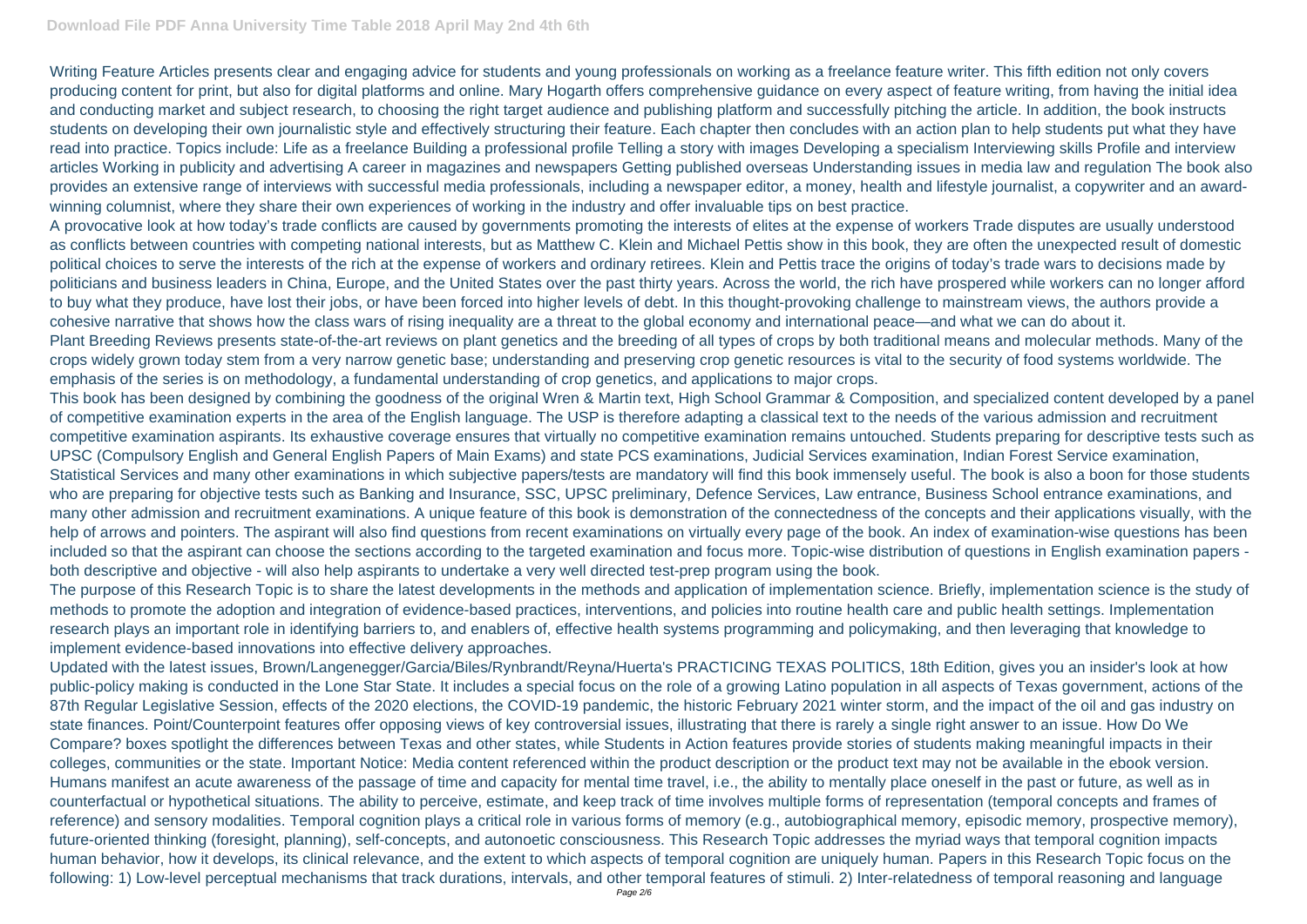development. 3) Temporal cognition in children with autism. 4) Cross-domain mappings between space and time across visual and auditory modalities. 5) Assessing mental time travel as a uniquely human capacity. 6) Implications of individual differences in temporal processing for health and well-being.

Unit 1 Covers Mobile Computing, Mobile Computing, wireless Networking, Mobile Computing Applications, Characteristics of Mobile computing, Structure of Mobile Computing Application. MAC Protocols, Wireless MAC Issues, Fixed Assignment Schemes, Random Assignment Schemes & Reservation Based Schemes. Unit 2 Covers Overview of Mobile IP, Features of Mobile IP, Key Mechanism in Mobile IP route Optimization, Overview of TCP/IP, Architecture of TCP/IP, Adaptation of TCP Window, Improvement in TCP Performance. Unit 3 Covers Global System for Mobile Communication (GSM), General Packet Radio Service (GPRS), Universal Mobile Telecommunication System (UMTS). Unit 4 Covers Ad-Hoc Basic Concepts, Characteristics, Applications, Design Issues, Routing, Essential of Traditional Routing Protocols, Popular Routing Protocols, Vehicular Ad Hoc networks (VANET), MANET Vs VANET & Security. Unit 5 Covers Mobile Device Operating Systems, Special Constrains & Requirements, Commercial Mobile Operating Systems, Software Development Kit: IOS, Android, BlackBerry, Windows Phone, M-Commerce, Structure – Pros & Cons, Mobile Payment System, Security Issues. Big Data Analytics is on the rise in the last years of the current decade. Data are overwhelming the computation capacity of high performance servers. Cloud, grid, edge and fog computing are a few examples of the current hype. Computational Intelligence offers two faces to deal with the development of models: on the one hand, the crisp approach, which considers for every variable an exact value and, on the other hand, the fuzzy focus, which copes with values between two boundaries. This book presents 114 papers from the 4th International Conference on Fuzzy Systems and Data Mining (FSDM 2018), held in Bangkok, Thailand, from 16 to 19 November 2018. All papers were carefully reviewed by program committee members, who took into consideration the breadth and depth of the research topics that fall within the scope of FSDM. The acceptance rate was 32.85% . Offering a state-of-the-art overview of fuzzy systems and data mining, the publication will be of interest to all those whose work involves data science. This edited volume examines the implications of COVID-19 on distance and online learning, discussing how the move to online teaching and learning modes proved to be a source of immense institutional, organizational, and educational challenges. With chapters grounded in theoretical and methodological approaches pertinent to education and pedagogy, the book explores the relevance of theory to the educational situation brought about by the pandemic and highlights the specific issues and challenges that distance learning has to account for in crisis situations. Key topics discussed include innovations and best practices in online learning, research, and management; developments in computer-supported collaborative learning, training, and research; the use of intelligent tutoring and mentoring systems in times of crisis; the role of university leadership and users' perceptions and attitudes to online teaching and learning. The book offers fresh insights into the specificity of distance learning in a pandemic and its effects in established working patterns. It will be highly relevant reading for academics, researchers, and post-graduate students in the fields of online learning, distance learning, educational technology, and pedagogy, as well as university administrators and those directly involved in online teaching.

Dowling's Engineering Your Future: An Australasian Guide, Fourth Edition is used for first year, core subjects across all Engineering disciplines. Building on the previous editions, this text has been updated with new references, while still maintaining a strong and practical emphasis on skills that are essential for problem solving and design. Numerous topical and locally focused examples of projects across engineering disciplines help demonstrate the role and responsibilities of a professional engineer. Themes of sustainability, ethical practice and effective communication are a constant throughout the text. This full-coloured print with interactive e-text resource has a variety of digital media embedded at the point of learning such as videos and knowledge-check questions to engage students and to help consolidate their learning.

In Texas, myth often clashes with the reality of everyday government. Explore the state?s rich political tradition with Lone Star Politics as the author team explains who gets what and how. Utilizing a comparative approach, the authors set Texas in context with other states? constitutions, policymaking, electoral practices, and institutions as they delve into the evolution of its politics. Critical thinking questions and unvarnished "Winners and Losers" discussions guide students toward understanding Texas government and assessing the state?s political landscape. The highly anticipated Seventh Edition includes coverage of the state?s response to the COVID pandemic, brand new chapter-level learning objectives, updated demographic and immigration statistics, and new Discussion Starter questions to help in-class discussion on critical policy debates. This title is accompanied by a complete teaching and learning package. Contact your SAGE representative to request a demo. Digital Option / Courseware SAGE Vantage is an intuitive digital platform that delivers this text's content and course materials in a learning experience that offers auto-graded assignments and interactive multimedia tools, all carefully designed to ignite student engagement and drive critical thinking. Built with you and your students in mind, it offers simple course set-up and enables students to better prepare for class. Assignable Video with Assessment Assignable video (available with SAGE Vantage) is tied to learning objectives and curated exclusively for this text to bring concepts to life. Watch a sample video now. LMS Cartridge: Import this title's instructor resources into your school's learning management system (LMS) and save time. Don't use an LMS? You can still access all of the same online resources for this title via the passwordprotected Instructor Resource Site. CQ Press Lecture Spark: Designed to save you time and ignite student engagement, these free weekly lecture launchers focus on current event topics tied to key concepts

Empower your students to become part of the solution. The new Sixth Edition of Anna Leon-Guerrero's Social Problems: Community, Policy, and Social Action goes beyond the typical presentation of contemporary social problems and their consequences by emphasizing the importance and effectiveness of community involvement to achieve real solutions. With a clear and upbeat tone, this thoughtprovoking text challenges readers to see the social and structural forces that determine our social problems; to consider various policies and programs that attempt to address these problems; and to recognize and learn how they can be part of the solution to social problems in their own community. New to This Edition Many of the social policy discussions (including immigration, LGBTQ rights, the Affordable Care Act, and Internet neutrality) have been updated to reflect the most recent government actions and debates. More recent data, and new data sources, have been incorporated throughout, both in the main narrative and in the "Exploring Social Problems" features. New "Voices in the Community" subjects on gender, work and the economy, and war and terrorism appear in several chapters. New "In Focus" topics include Black Lives Matters, assault weapons, and college drug problems. The chapter on gender has been substantially updated with new or expanded coverage of binary/cisgender/transgender identification, gender nonconformity discrimination, sexual misconduct on college campuses, and the rights of trans and intersex individuals. Other new or expanded coverage elsewhere includes economic anxiety, robotization in the workplace, white nationalists, feminist theories about race, "fake" news, net neutrality, community policing, gentrification and segregation in U.S. cities, and the immigration and environmental policies of the Trump administration.

The volume contains original research findings, exchange of ideas and dissemination of innovative, practical development experiences in different fields of soft and advance computing. It provides insights into the International Conference on Soft Computing in Data Analytics (SCDA). It also concentrates on both theory and practices from around the world in all the areas of related disciplines of soft computing. The book provides rapid dissemination of important results in soft computing technologies, a fusion of research in fuzzy logic, evolutionary computations, neural science and neural network systems and chaos theory and chaotic systems, swarm based algorithms, etc. The book aims to cater the postgraduate students and researchers working in the discipline of computer science and engineering along with other engineering branches.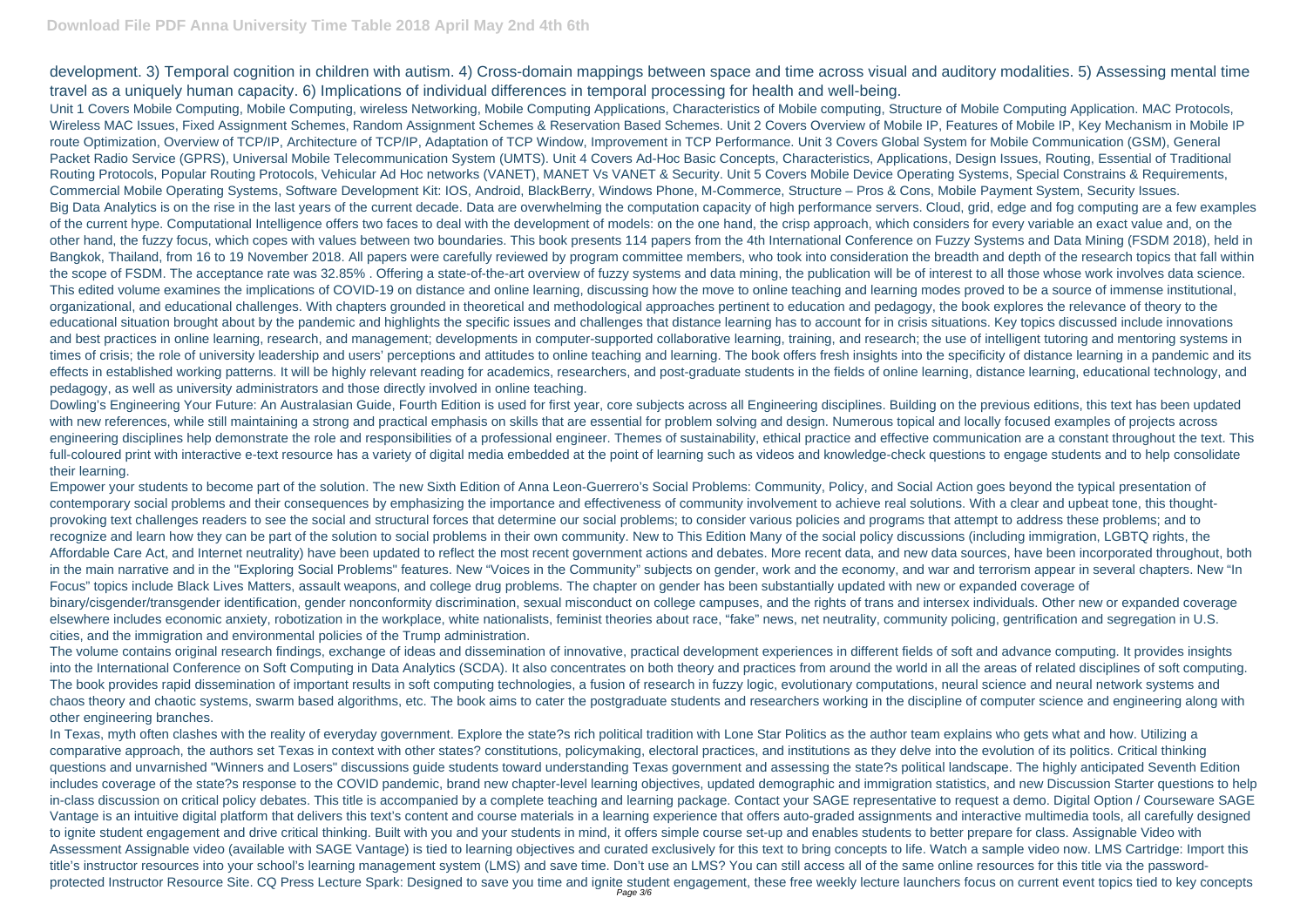in American Government. Access this week's topic.

Manufacturing Engineering Education includes original and unpublished chapters that develop the applications of the manufacturing engineering education field. Chapters convey innovative research ideas that have a prodigious significance in the life of academics, engineers, researchers and professionals involved with manufacturing engineering. Today, the interest in this subject is shown in many prominent global institutes and universities, and the robust momentum of manufacturing has helped the U.S. economy continue to grow throughout 2014. This book covers manufacturing engineering education, with a special emphasis on curriculum development, and didactic aspects. Includes original and unpublished chapters that develop the applications of the manufacturing engineering education principle Applies manufacturing engineering education to curriculum development Offers research ideas that can be applied to the work of academics, engineers, researchers and professionals The Anthropocene concept draws attention to the various forms of entanglement of social, political, ecological, biological and geological processes at multiple spatial and temporal scales. The ensuing complexity and ambiguity create manifold challenges to widely established theories, methodologies, epistemologies and ontologies. The contributions to this volume engage with conceptual issues of scale in the Anthropocene with a focus on mediated representation and narrative. They are centered around the themes of scale and time, scale and the nonhuman and scale and space. The volume presents an interdisciplinary dialogue between sociology, geography, political sciences, history and literary, cultural and media studies. Together, they contribute to current debates on the (re-)imagining of forms of human responsibility that meet the challenges created by humanity entering an age of scalar complexity.

Processing time requires a complex set of abilities that dictates how one adapts to the environment. Timing is key in how we communicate, organize our space and understand the world. When timing is intact, it often exists below one's conscious awareness, but when one's ability to process time is disrupted, the effects are noticeable and widespread. To better understand the construct of temporal dysfunction, one has to examine the concept of timing from multiple angles. An integrative approach is required to understand the possible biological, cognitive and psychological etiologies of temporal dysfunction. In addition, expertise in language, measurement and psychopathology are necessary to comprehend how timing affects one's representation of the world. This Research Topic is dedicated to examining timing and temporal dysfunction across a variety of tasks and disorders. Specifically, we seek to understand the most basic types of timing dysfunction and how they may affect a wide range of behaviors and symptoms as well as higher levels of temporal deficits involved in how one perceives the time spent. This Research Topic represents the intersection of medicine, psychology, cognition and perception in a unified attempt to shed light on temporal processing. The collection of original research articles and case studies, highlighting novel methodologies and interventions, illustrates the complexity of timing dysfunction and how understanding these deficits helps us to get a fresh look at a wide range of clinical psychopathologies and to develop better interventions. "The Biometric Computing: Recognition & Registration" presents introduction of biometrics along with detailed analysis for identification and recognition methods. This book forms the required platform for understanding biometric computing and its implementation for securing target system. It also provides the comprehensive analysis on algorithms, architectures and interdisciplinary connection of biometric computing along with detailed case-studies for newborns and resolution spaces. The strength of this book is its unique approach starting with how biometric computing works to research paradigms and gradually moves towards its advancement. This book is divided into three parts that comprises basic fundamentals and definitions, algorithms and methodologies, and futuristic research and case studies. Features: A clear view to the fundamentals of Biometric Computing Identification and recognition approach for different human characteristics Different methodologies and algorithms for human identification using biometrics traits such as face, Iris, fingerprint, palm print, voiceprint etc. Interdisciplinary connection of biometric computing with the fields like deep neural network, artificial intelligence, Internet of Biometric Things, low resolution face recognition etc. This book is an edited volume by prominent invited researchers and practitioners around the globe in the field of biometrics, describes the fundamental and recent advancement in biometric recognition and registration. This book is a perfect research handbook for young practitioners who are intending to carry out their research in the field of Biometric Computing and will be used by industry professionals, graduate and researcher students in the field of computer science and engineering.

This edited book summarizes numerous research studies on remote sensing and GIS of natural resource management for the Himalaya region done by Indian Institutions and Universities over the last decade. It gives an overview of hydrometeorological studies on Himalayan water resources and addresses concerns in the development of water resources in this region, which is dealing with an increased pressure in population, industrialization and economic development. While the source of some of the major rivers of India are found in the Himalayas, the glaciers and water bodies in the region are continuously shrinking leading to a depletion of water and deterioration of water quality. This is affecting a population of up to 2.5 billion people. The ecosystems have been under threat due to deforestation, loss of biodiversity, expansion of agriculture and settlement, overexploitation of natural resources, habitat loss and fragmentation, poaching, mining, construction of roads and large dams, and unplanned tourism. Spaceborne remote sensing with its ability to provide synoptic and repetitive coverage has emerged as a powerful tool for assessment and monitoring of the Himalayan resources and phenomena. This work serves as a resource to students, researchers, scientists, professionals, and policy makers both in India and on a global level.

This book discusses the revolution of cycles and rhythms that is expected to take place in different branches of science and engineering in the 21st century, with a focus on communication and information processing. It presents high-quality papers in vibration sciences, rhythms and oscillations, neurosciences, mathematical sciences, and communication. It includes major topics in engineering and structural mechanics, computer sciences, biophysics and biomathematics, as well as other related fields. Offering valuable insights, it also inspires researchers to work in these fields. The papers included in this book were presented at the 1st International Conference on Engineering Vibration, Communication and Information Processing (ICoEVCI-2018), India.

This volume gathers an international cast of scholars to examine the unprecedented range of colonial encounters during the First World War. More than four million men of color, and an even greater number of white Europeans and Americans, crisscrossed the globe. Others, in occupied areas, behind the warzone or in neutral countries, were nonetheless swept into the maelstrom. From local encounters in New Zealand, Britain and East Africa to army camps and hospitals in France and Mesopotamia, from cafes and clubs in Salonika and London, to anticolonial networks in Germany, the USA and the Dutch East Indies, this volume examines the actions and experiences of a varied company of soldiers, medics, writers, photographers, and revolutionaries to reconceptualize this conflict as a turning point in the history of global encounters. How did people interact across uneven intersections of nationality, race, gender, class, religion and language? How did encounters – direct and mediated, forced and unforced – shape issues from cross-racial intimacy and identity formation to anti-colonial networks, civil rights movements and visions of a post-war future? The twelve chapters delve into spaces and processes of encounter to explore how the conjoined realities of war, race and empire were experienced, recorded and instrumentalized.

This volume presents research papers on additive manufacturing (popularly known as 3D printing) and joining which were presented during the 7th International and 28th All India Manufacturing Technology, Design and Research conference 2018 (AIMTDR 2018). The contents of this volume present the latest technological advancements for improving the efficiency, accuracy and speed of the additive manufacturing process and in fusion and solid-state welding technologies, with a variety of technologies, including fused deposition modelling, poly jet 3D printing, weld deposition based technology, selective laser melting and important welding technologies being covered. This volume will be of interest to academicians, researchers, and practicing engineers alike.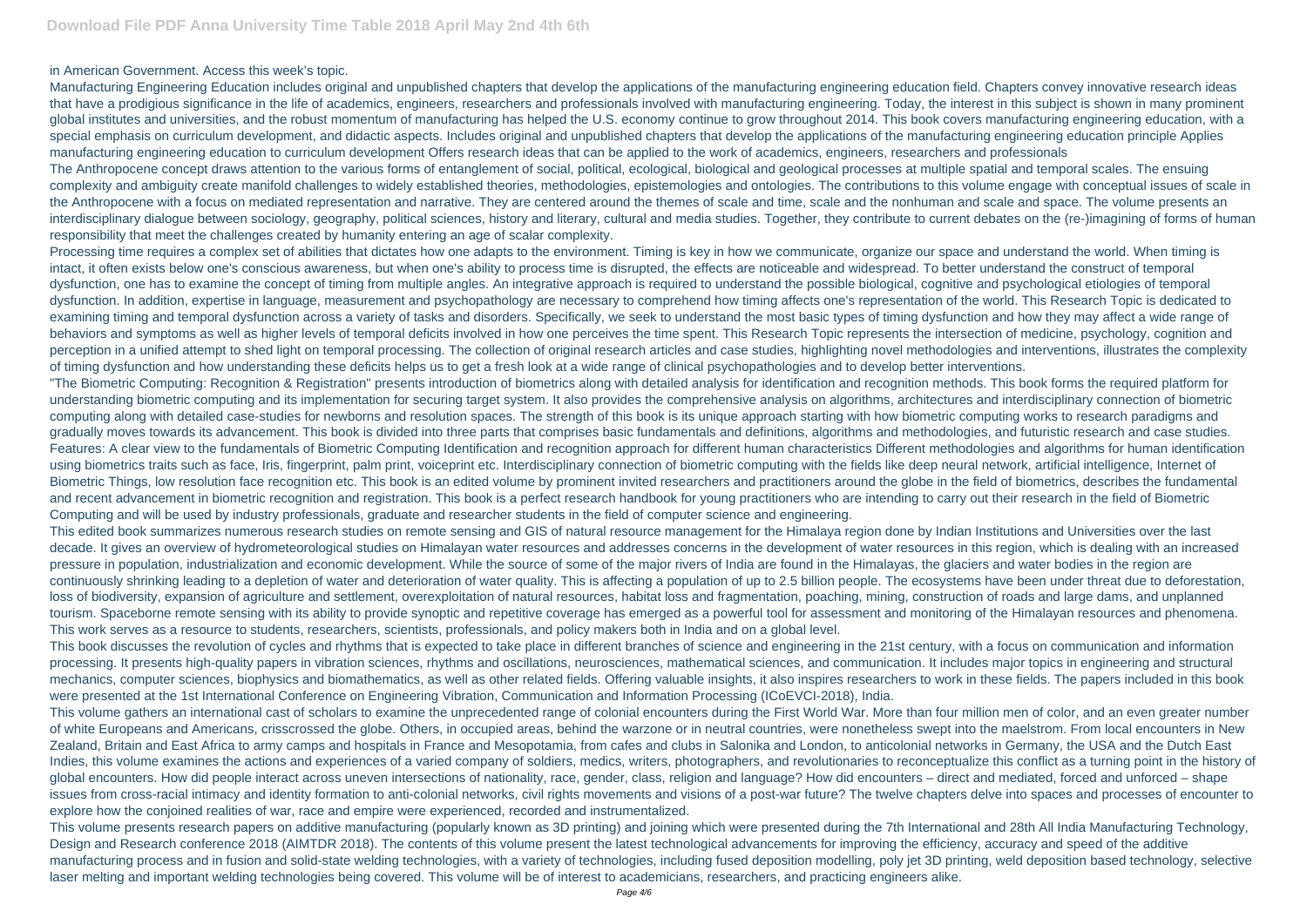Among scholars who focus on the politics of natural resources, conventional wisdom asserts that resource-scarce states have the strongest interest in securing control over resources. Counterintuitively, however, in Perils of Plenty, Jonathan N. Markowitz finds that the opposite is true. In actuality, what states make influences what they want to take. Specifically, Markowitz argues that the more economically dependent states are on resource extraction rents for income, the stronger their preferences will be to secure control over resources. He tests the theory with a set of case studies that analyze how states reacted to the 2007 exogenous climate shock that exposed energy resources in the Arctic. Given the dangerous potential for conflict escalation in the Middle East and the South China Sea and the continued shrinkage of the polar ice cap, this book speaks to a genuinely important development in world politics that will have implications for understanding the political effects of climate change for many years to come.

How modern food helped make modern society between 1870 and 1930: stories of power and food, from bananas and beer to bread and fake meat. The modern way of eating—our taste for food that is processed, packaged, and advertised—has its roots as far back as the 1870s. Many food writers trace our eating habits to World War II, but this book shows that our current food system began to coalesce much earlier. Modern food came from and helped to create a society based on racial hierarchies, colonization, and global integration. Acquired Tastes explores these themes through a series of moments in food history—stories of bread, beer, sugar, canned food, cereal, bananas, and more—that shaped how we think about food today. Contributors consider the displacement of native peoples for agricultural development; the invention of Pilsner, the first international beer style; the "long con" of gilded sugar and corn syrup; Josephine Baker's banana skirt and the rise of celebrity tastemakers; and faith in institutions and experts who produced, among other things, food rankings and fake meat.

Network infrastructures are growing rapidly to meet the needs of business, but the required repolicing and reconfiguration provide challenges that need to be addressed. The software-defined network (SDN) is the future generation of Internet technology that can help meet these challenges of network management. This book includes quantitative research, case studies, conceptual papers, model papers, review papers, and theoretical backing on SDN. This book investigates areas where SDN can help other emerging technologies deliver more efficient services, such as IoT, industrial IoT, NFV, big data, blockchain, cloud computing, and edge computing. The book demonstrates the many benefits of SDNs, such as reduced costs, ease of deployment and management, better scalability, availability, flexibility and fine-grained control of traffic, and security. The book demonstrates the many benefits of SDN, such as reduced costs, ease of deployment and management, better scalability, availability, flexibility and fine-grained control of traffic, and security. Chapters in the volume address: Design considerations for security issues and detection methods State-of-the-art approaches for mitigating DDos attacks using SDN Big data using Apache Hadoop for processing and analyzing large amounts of data Different tools used for attack simulation Network policies and policy management approaches that are widely used in the context of SDN Dynamic flow tables, or static flow table management A new four-tiered architecture that includes cloud, SDN-controller, and fog computing Architecture for keeping computing resources available near the industrial IoT network through edge computing The impact of SDN as an innovative approach for smart city development More. The book will be a valuable resource for SDN researchers as well as academicians, research scholars, and students in the related areas. Before the COVID-19 pandemic, the idea of providing a basic income to everyone in Canada who needs it was already gaining broad support. Then, in response to a crisis that threatened to put millions out of work, the federal government implemented new measures which constituted Canada?s largest ever experiment with a basic income for almost everyone. In this new and revised edition, Evelyn L. Forget offers a clear-eyed look at how these emergency measures could be transformed into a program that ensures an adequate basic income for every Canadian. Forget details what we can learn from earlier basic income experiments in Canada and internationally. She weighs the options, investigates whether Canadians can afford a permanent basic income program and describes how it could best be implemented across the country. This accessible book offers everything a reader needs to decide if a basic income program is the right follow-up to the short-term government response to COVID-19. Our Social World: Introduction to Sociology inspires students to develop their sociological imaginations, to see the world and personal events from a new perspective, and to confront sociological issues on a day-to-day basis. Organized around the "Social World" model, a conceptual framework that demonstrates the relationships among individuals (the micro level); organizations, institutions, and subcultures (the meso level); and societies and global structures (the macro level), Jeanne H. Ballantine, Keith A. Roberts, and Kathleen Odell Korgen use this framework to help students develop the practice of using three levels of analysis, and to view sociology as an integrated whole, rather than a set of discrete subjects. The Seventh Edition includes new coverage of climate change, the influence of robots and artificial intelligence on workers, race relations in the Trump era, issues related to transgender identity and gender fluidity, sexual harassment in the workplace and the #MeToo movement, declining marriage rates, the impact of tracking for students at all academic achievement levels, smoking as an example of health and inequality in the US, gun violence and the student movement to control access to guns, social media, and Russian interference in the 2016 election.

Advances in Additive Manufacturing and JoiningProceedings of AIMTDR 2018Springer Nature

As you study criminal justice today, it's likely that you do not want to simply learn about the world; you want to change it. Gaines/Miller's CRIMINAL JUSTICE IN ACTION, 11E provides a template for that change. This magazine-style presentation focuses on big questions that you've probably already been asking yourself about police tactics, incarceration policies and other major issues in criminal justice. Captivating content, lifted from the latest headlines, and numerous smaller investigations help you better understand how criminal justice in the U.S. impacts everyone. You learn to think critically, ethically and practically about key criminal justice issues. You also gain skills beneficial for a career in criminal justice or any other field, as you actively explore the counterbalancing interests, concepts and theories that characterize today's criminal justice system.